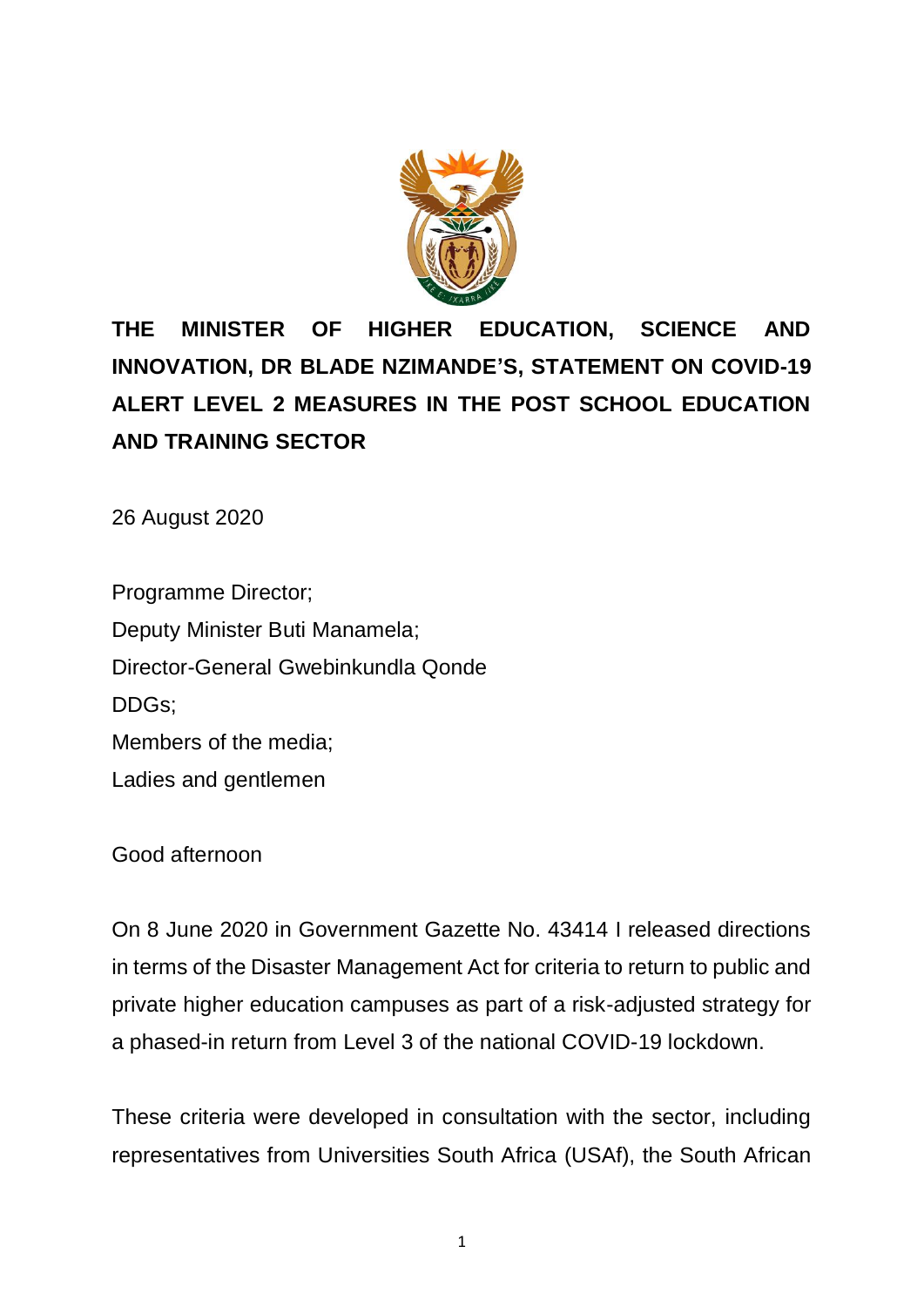College Principals' Organisation (SACPO) Labour unions, the South Africa Student Union (SAUS) and the Council on Higher Education.

Institutions have been implementing their own student return strategies in line with their teaching and learning and campus readiness plans, and under Level 3 up to 33% of students have been returning to campus.

Each institution has taken a different approach to the risk-adjusted, phased-in return, dependent on their context and readiness, and in line with their own detailed institutional plans and strategies.

As a department we have maintained regular communication with the sector, working with USAf, the SACPO and individual institutions.

We have also put in place a bi-monthly monitoring process, through which all public institutions are reporting, and which lays the basis for further engagement with the Department where necessary.

I am grateful for the support of our institutions that have agreed to this process, and that have been submitting regular reports and responding to requests for information.

This is an important part of our national effort to contain the spread of the virus, keep our students and staff as safe as possible, and work in solidarity to do everything possible to save the academic year and ensure that all students are given a fair opportunity to complete the academic year.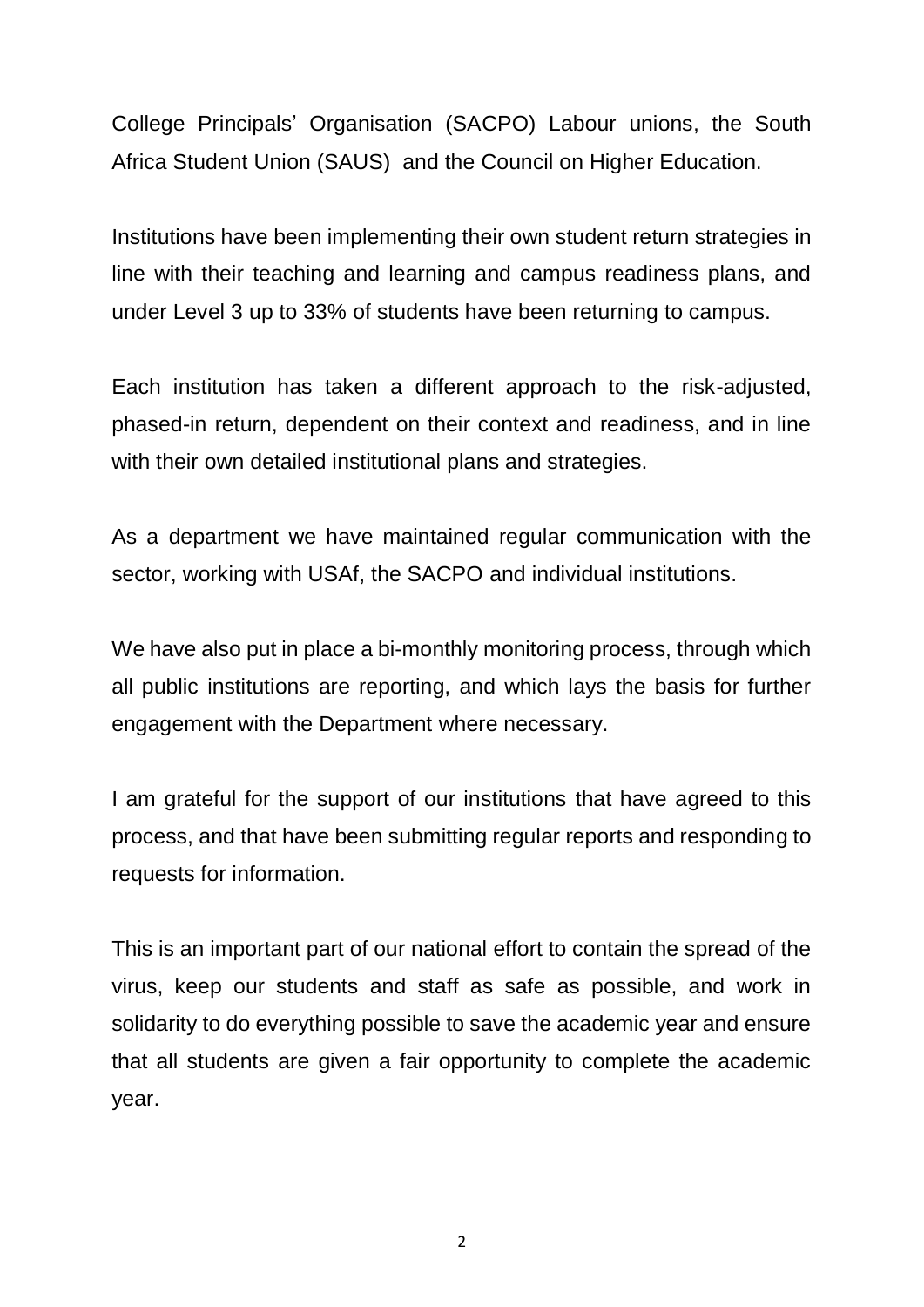However, we must remain vigilant about the necessary physical distancing, safety and cleaning protocols to ensure that we continue to save lives while we work towards saving the academic year.

On a sad note I must report that we have lost 80 members of our public higher education community to deaths from the virus. Of these, 35 were staff and nine students from universities and 36 from TVET Colleges, with 11 students and 25 staff members.

We mourn these losses of staff and students in our universities and colleges and send our condolences to the families, friends and colleagues of those who have succumbed to this illness.

#### **ON UNIVERSITIES: REPORTS**

In terms of the most recent monitoring report as of 6 August 2020:

- The total number of positive COVID-19 cases reported by institutions is **1 552**. Of these **975** are staff, and **577** are students.
- **115 555** students had been issued with permits to come onto campuses for teaching and learning and research purposes. This amounts to approximately **20%** of the contact student population. Some institutions are still implementing the phased return of the first 33% of students to their campuses.
- On a daily basis only **29 624** staff and students are screened entering university campuses. It is assumed that not all students issued with a permit are returning to campuses (some may be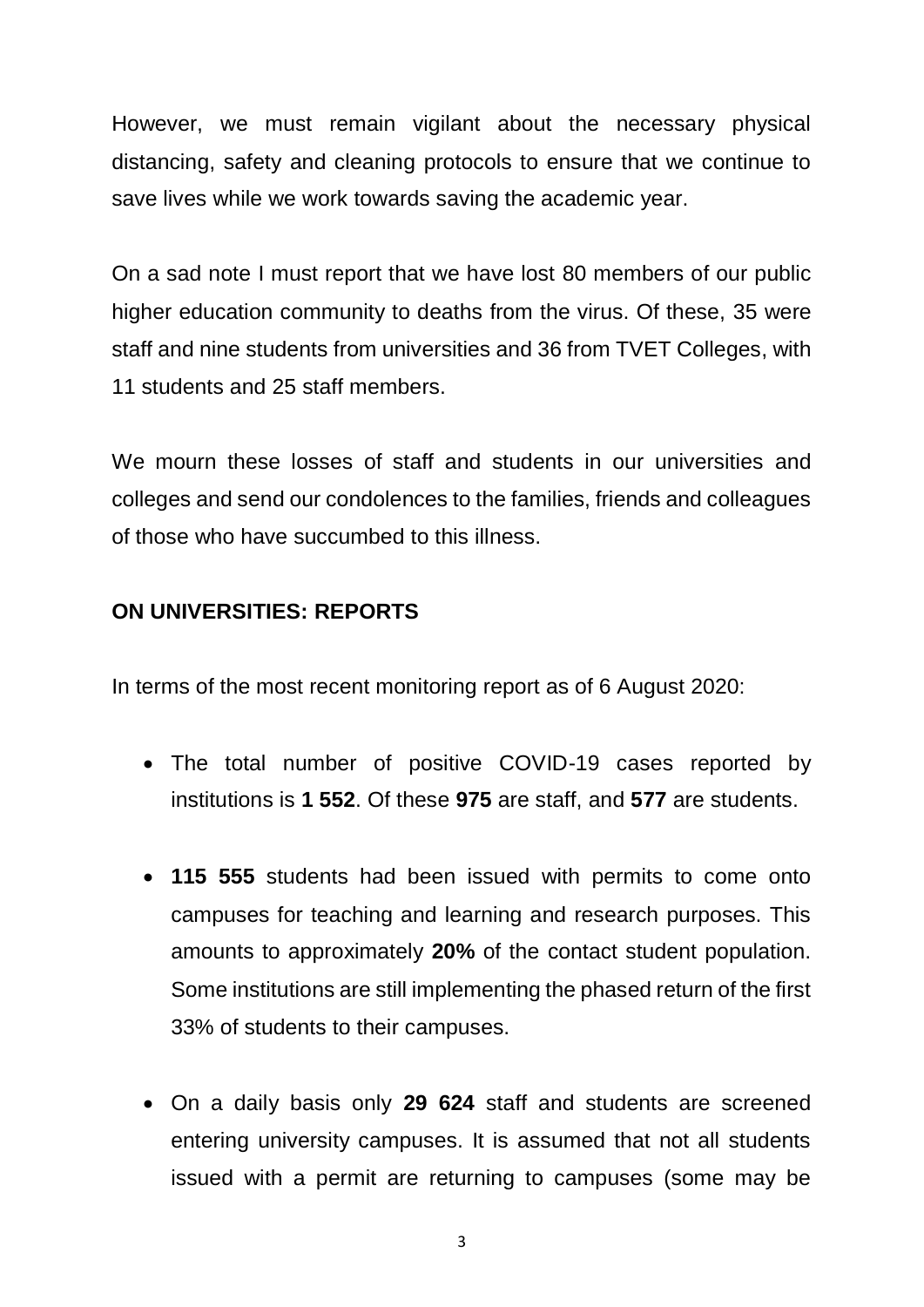choosing to continue to work remotely from home). The relatively low number of daily screenings may also be linked to the management of activity on campuses, in that students are not all arriving on campus every day, but are attending campus when it is necessary.

In terms of return to residences, there were **33 985** students living in university owned residences by 6 August 2020.

This is approximately **28%** of the residence capacity (**121 000** beds across the system). In addition institutions reported that there were a further **27 177** students living in university leased and managed accommodation, **12 474** students living in university accredited accommodation, and **9 899** students living in private accommodation that had been vetted by universities.

Our latest monitoring reports show that while challenges do remain in the system, all universities have made significant progress in their teaching and learning strategies and campus safety strategies, which have included implementing various methods for remote learning, distributing devices and data to students, distributing learning materials in other forms directly to students, training staff, communicating regularly with staff and students, and adhering to protocols that keep staff and students safe on campuses and in residences.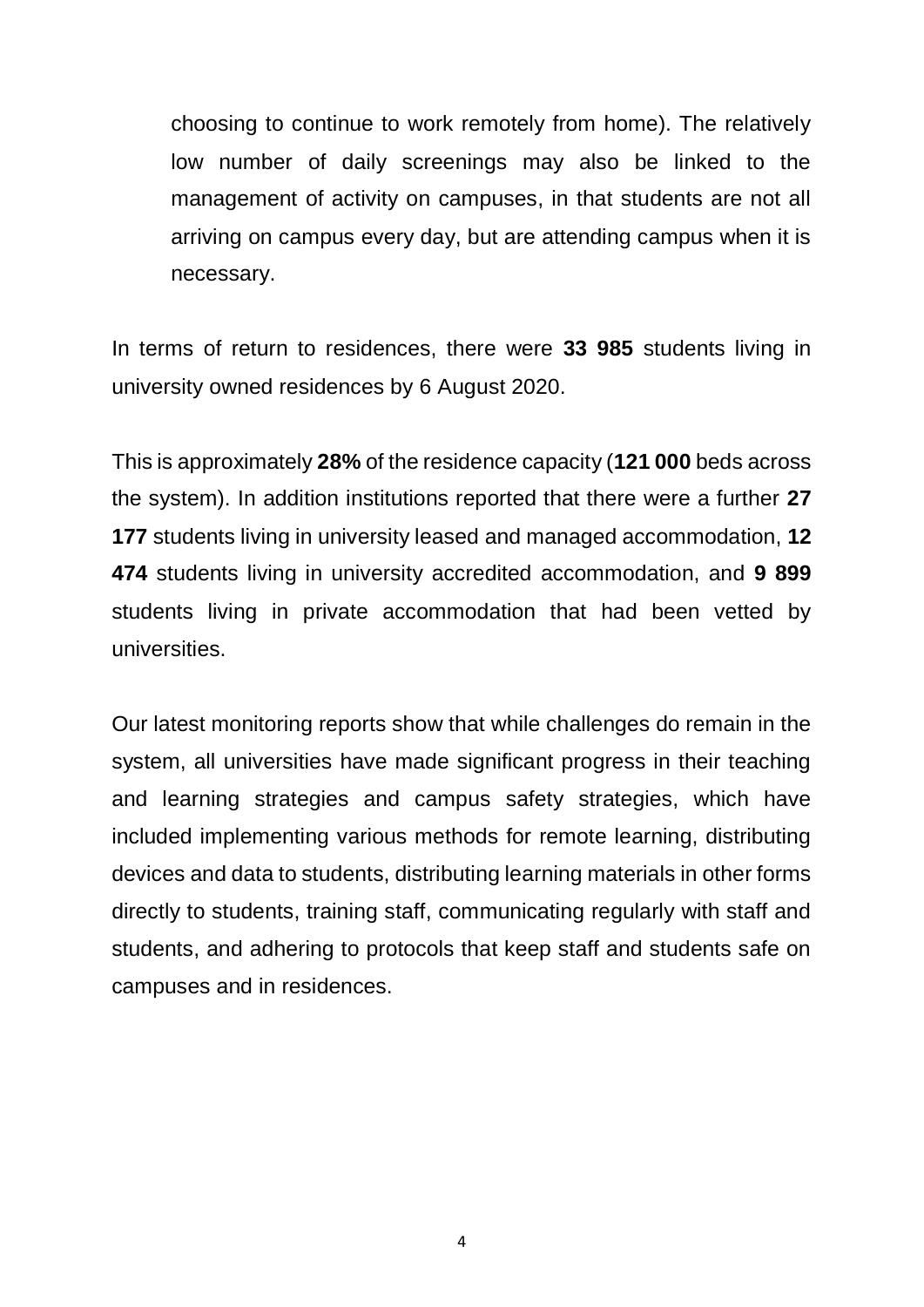## **ON COVID-19 HEALTH AND SAFETY**

All institutions have prepared their campuses in line with the HigherHealth protocols and Health & Safety Committees at all campuses are compulsory and must be actively engaged. All institutions which have not as yet established these institutions are directed to do so immediately and importantly, to ensure that they are all appropriately resourced and fully functional.

Institutions will need to continue to be vigilant and prioritise health and safety of staff and students, while at the same time ensure continued and more intense support for teaching and learning to ensure that the academic year is saved.

In addition:

- Number of staff and students quarantined (cumulative from start of Level  $3$ ) = 2 040;
- Number of staff and students requested to self -isolate (cumulative from start of Level  $3$ ) = 2 076;
- Number of reported deaths (from start of lockdown): staff = 35; students  $= 9$ ; and
- Number of students issued permits to access campuses (for teaching and learning/research) =  $115, 555$ , i.e. approximately  $18\%$ of the total contact student population.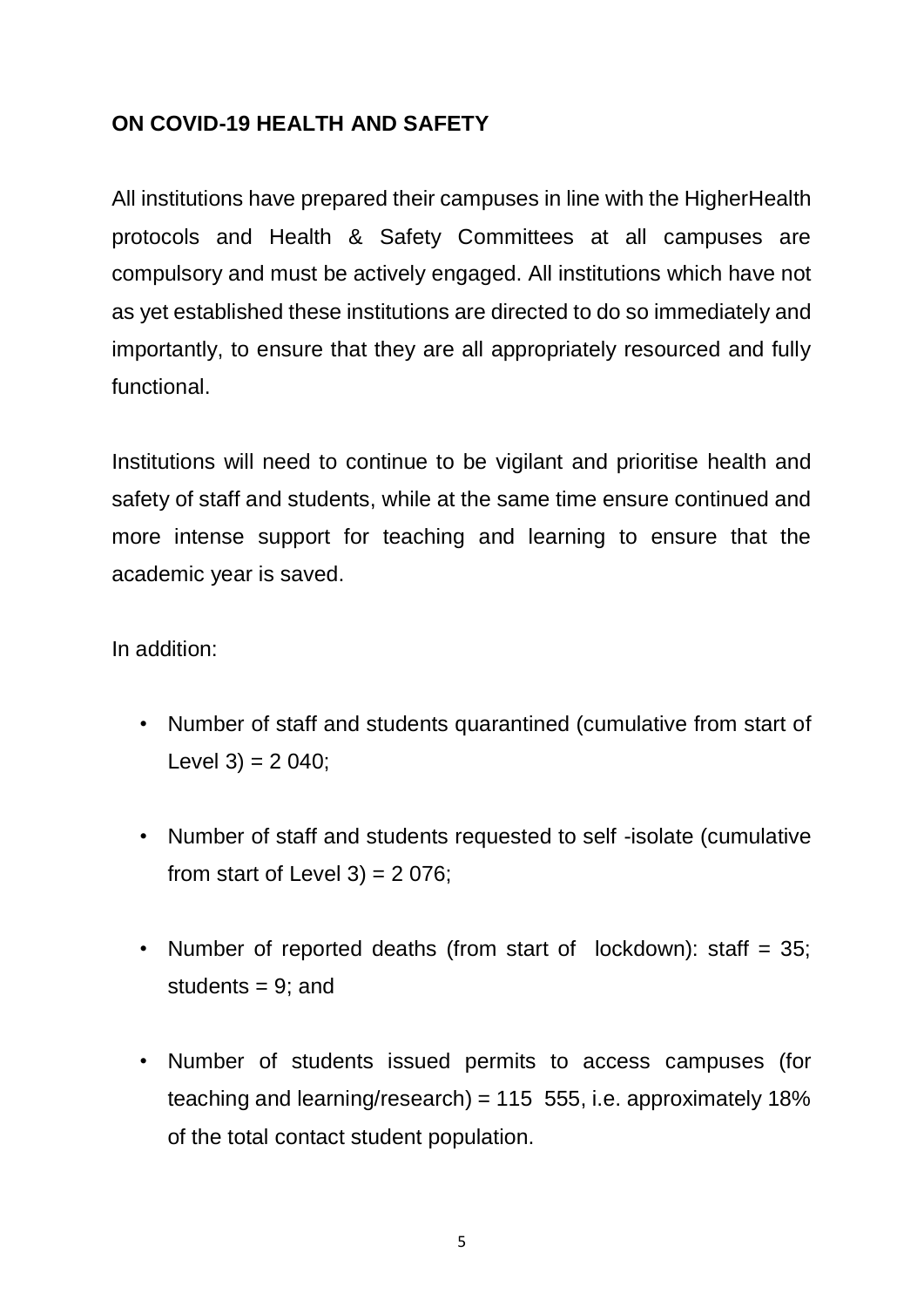### **ON UNIVERSITY LEVEL 2 PLANS**

All universities have plans in place for remote multimodal teaching and learning and the controlled return of students to campus-based tuition in line with the criteria published in the Government Gazette (Vol 660, No 43414 on 8 June 2020).

According to the criteria developed, I am happy to report that under Level 2 of the lockdown, it will be possible for us to allow for up to a maximum of 66% of students to return to university campuses.

This will be done in terms of the detailed COVID-19 management plans in place across the sector, and to ensure the continued safety of students and staff, while allowing for greater access to campus teaching and learning for more students.

In terms of the criteria, the following categories of students will be able to return under Level 2:

- All groups that had been prioritised to return in Level 3, but couldn't be accommodated due the maximum campus carrying capacity having been reached;
- Students in all years of study who require laboratory and technical equipment to complete the academic year;
- Students in all years of study who require practical placements/ experiential learning/ work place-based learning to complete the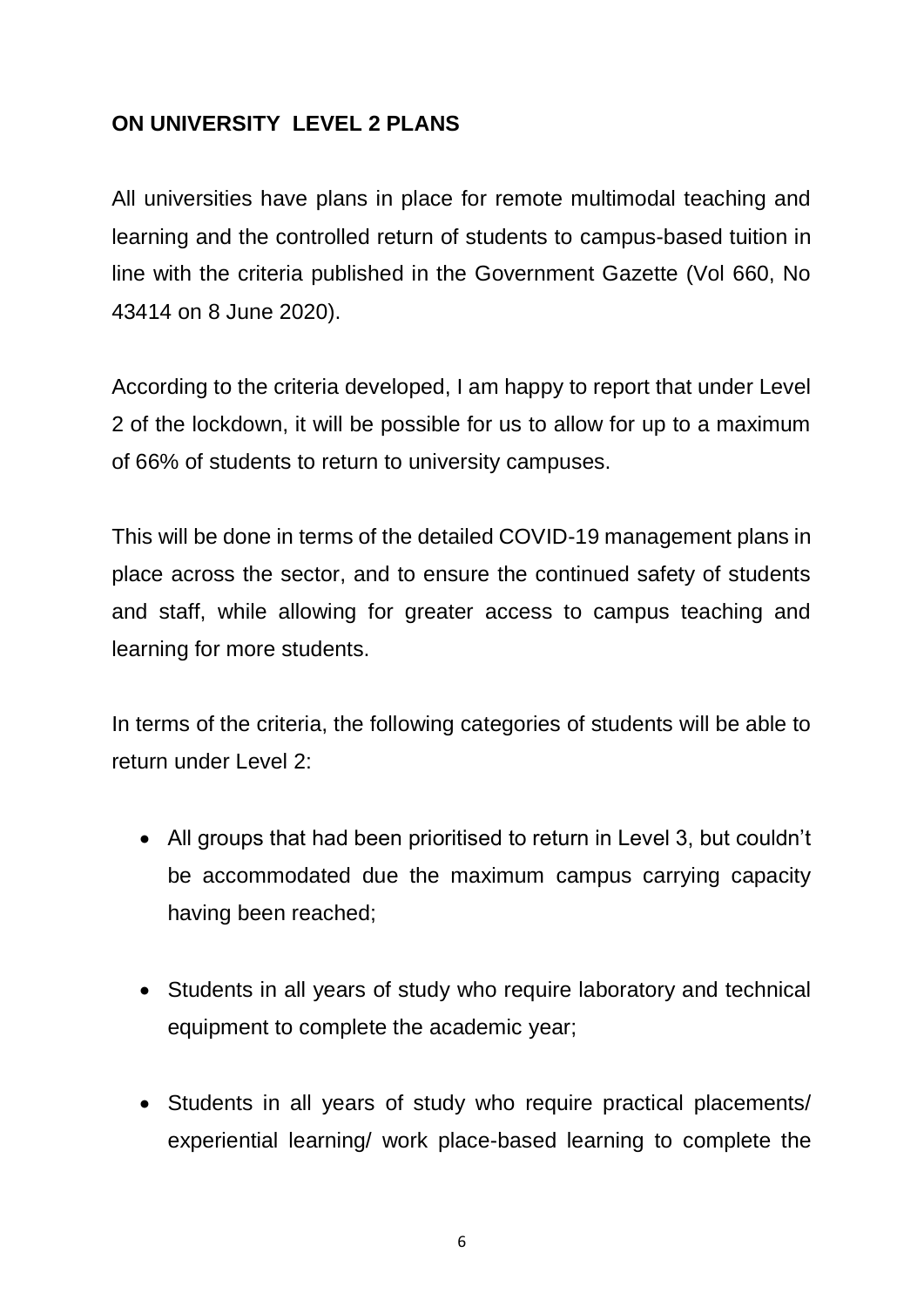academic year (provided the work places and platforms are open and prepared);

First year students in all undergraduate programmes.

All other students will continue to be supported through remote multimodal teaching learning and assessment until they can return to campus.

It is recognised that each institution will determine the implementation of these criteria in terms of their own academic programme plans and strategies.

I am aware that there have been different approaches and strategies for completion across the system, and some institutions have faced difficulties in implementing their teaching and learning plans effectively.

However, we have been doing everything possible to ensure that we support institutions to respond in the best possible way to the many challenges that have arisen during the pandemic. This has included the re-prioritisation of funds to support the COVID-19 response at our public universities.

## **ON RISK ASSESSMENT OF THE PERIOD**

Each institution has its own Operational Plan based on a risk assessment linked to its operating conditions, location and context.

Institutions submitted their plans to the Department on their 33% return of students to campus and have been requested to submit updated plans for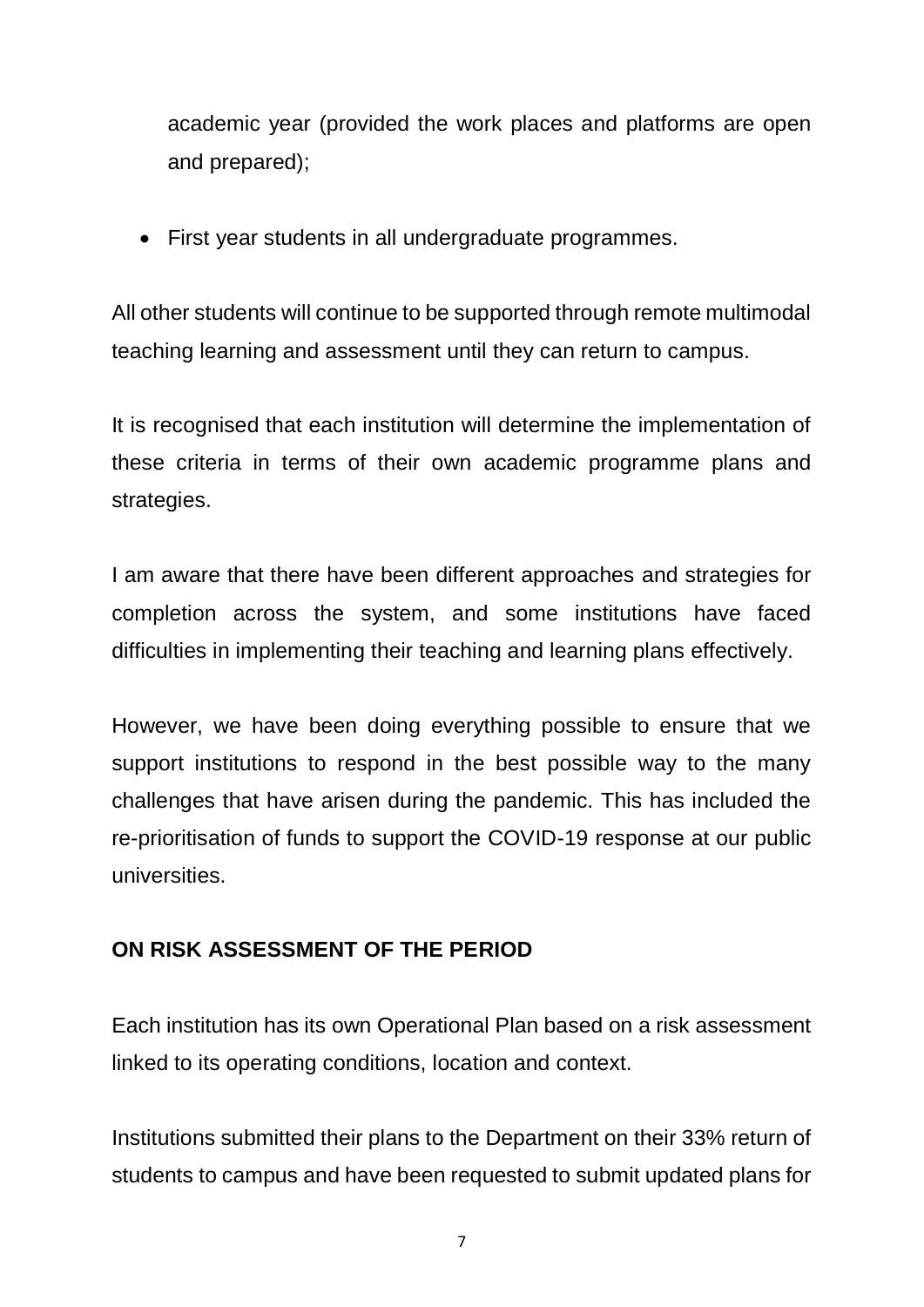the 66% return yesterday, 25 August 2020. The Department also receives status reports on a wide number of readiness and operational indicators from all institutions on a fortnightly basis.

According to the latest report:

- 14 Universities deemed to be at low risk: *Cape Peninsula University of Technology (CPUT), Nelson Mandela University (NMU), North-West University (NWU), Rhodes University (RU), Sol Plaatje (SPU), University of Cape Town (UCT), University of Johannesburg (UJ), University of KwaZulu Natal (UKZN), University of Pretoria (UP), University of South Africa (UNISA), Stellenbosch University (SU), University of the Western Cape (UWC), University of the Witwatersrand (WITS) and University of Zululand (UNIZULU).*
- Six Universities deemed to be at medium risk: *Durban University of Technology (DUT), Tshwane University of Technology (TUT), University of Limpopo (UL), University of Mpumalanga (UMP), University of the Free State (UFS) and University of Venda (UNIVEN).*
- Six Universities deemed to be at high risk: *Central University of Technology (CUT), Mangosuthu University of Technology (MUT), Sefako Makgatho University (SMU), University of Fort-Hare (UFH), Vaal University of Technology (VUT) and the Walter Sisulu University (WSU).*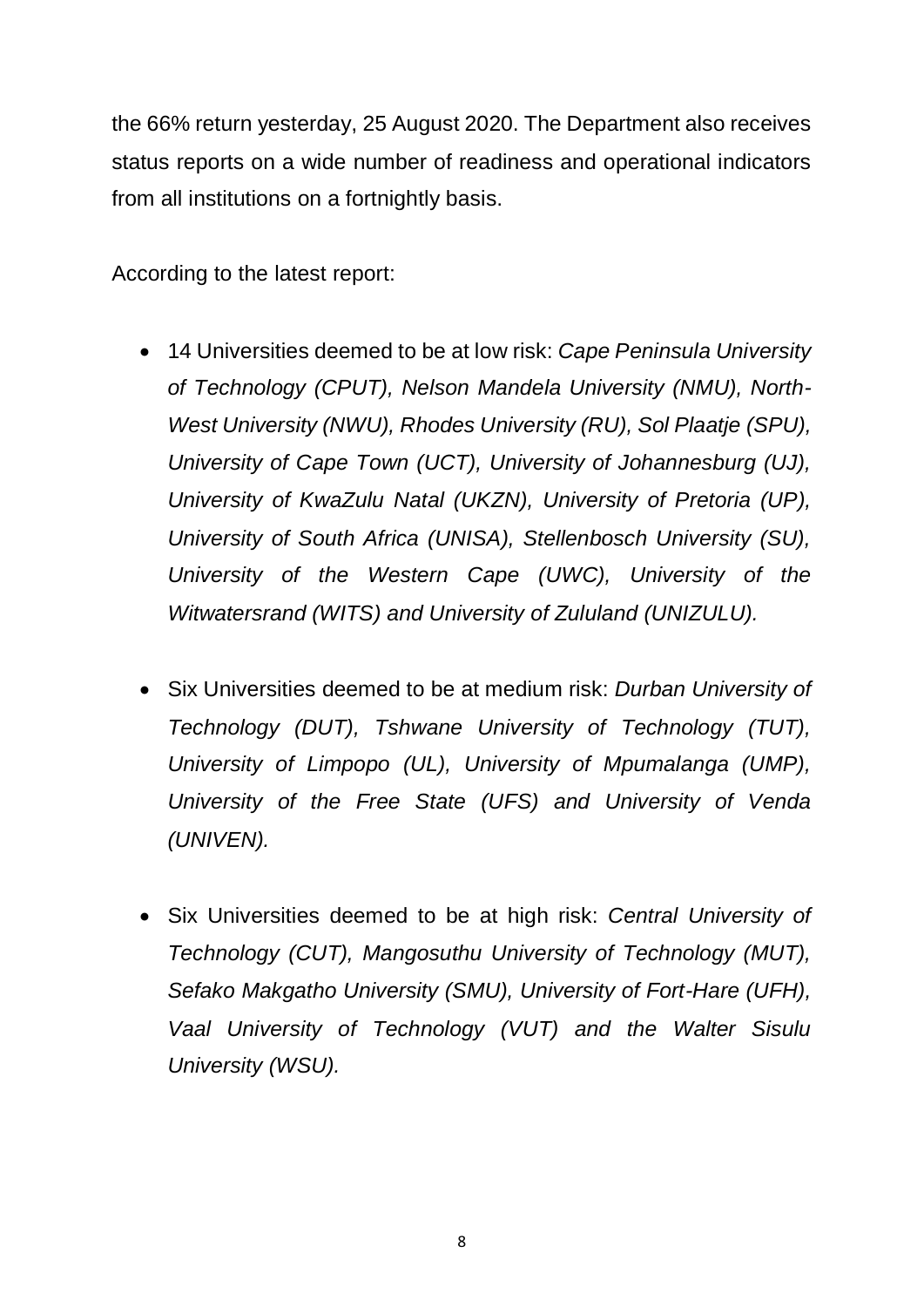Some Universities have not adequately resumed academic teaching & learning for a significant proportion of their student populations since March when the recess period started.

This poses a serious risk. The Department is currently engaging with all Medium and High Risk institutions identified above to secure commitments and actions to lower risks and expedite operational capabilities to ensure successful completion of the 2020 Academic Year. Special support measures will be put in place to ensure academic activities resume at an accelerated pace at these universities.

# **ON DIFERRENTIATED RESPONSIVENESS OF UNIVERSITIES: END DATES FOR THE ACADEMIC YEAR**

In this regard, institutions have reported differential levels of responsiveness in terms of their progress in completing the requirements for the 2020 academic year and readiness for the onset of the 2021 programme. I have been concerned about the wide range of variation in respect of these two aspects given that they have various kinds of negative implications for the system.

We need to strike the right balance between the imperative of enabling all institutions to complete the requirements for the 2020 academic year in order to give all students a fair chance, and the need to ensure the start of the 2021 academic year in ways that do not render the system unmanageable or impairing the principle of equity of access across the system.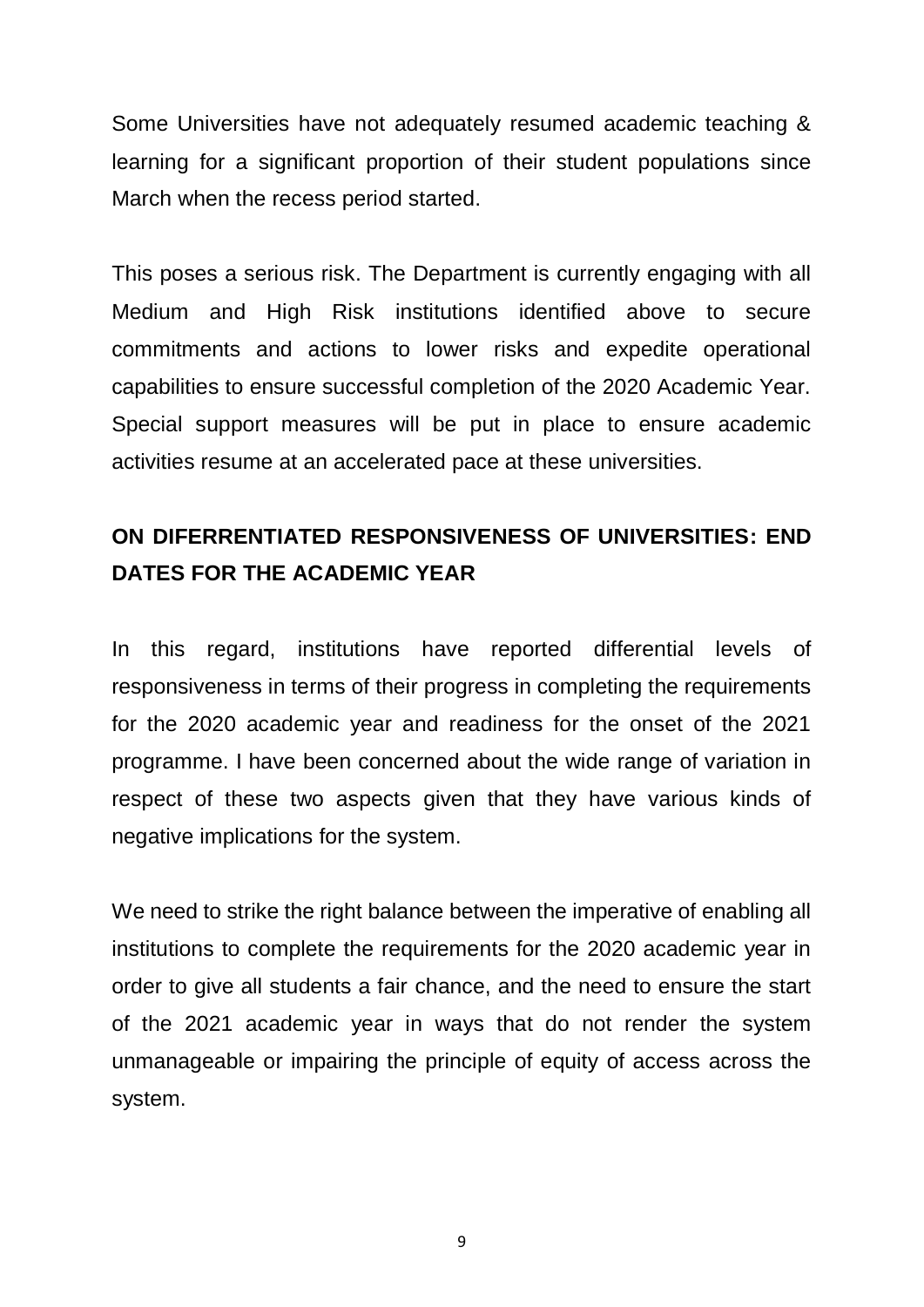For this reason, I have met with both the COVID-19 Ministerial Task Team and Vice-Chancellors in the last week to impress upon the principle to agree on a fixed period within which all institutions must complete the current academic year and a fixed period of starting dates for the opening of the 2021 academic year.

As it stands, we are targeting all institutions to complete the 2020 academic year by the end of February 2021, with starting dates for the new 2021 academic year ranging from 15 March to 15 April 2021. All efforts will be made to ensure that outlier institutions get up to speed to meet this requirement.

The detailed management of these two processes across the system will be communicated by the Department once all the necessary consultations have been completed.

#### **OUR DIRECTIVES**

- The Protocol governing the staggered return of students to campuses must hold. Any uncontrolled return would be highly irresponsible and place lives of students and staff at risk. We met with stakeholders in the COVID-19 Task Team chaired by Deputy Minister Buti Manamela on Friday (21 August 2020) to secure stakeholder support for this broad strategy;
- The return of students up to 66% as per Return Protocol announced in March will now proceed under specific conditions to be laid out by DHET to all institutions;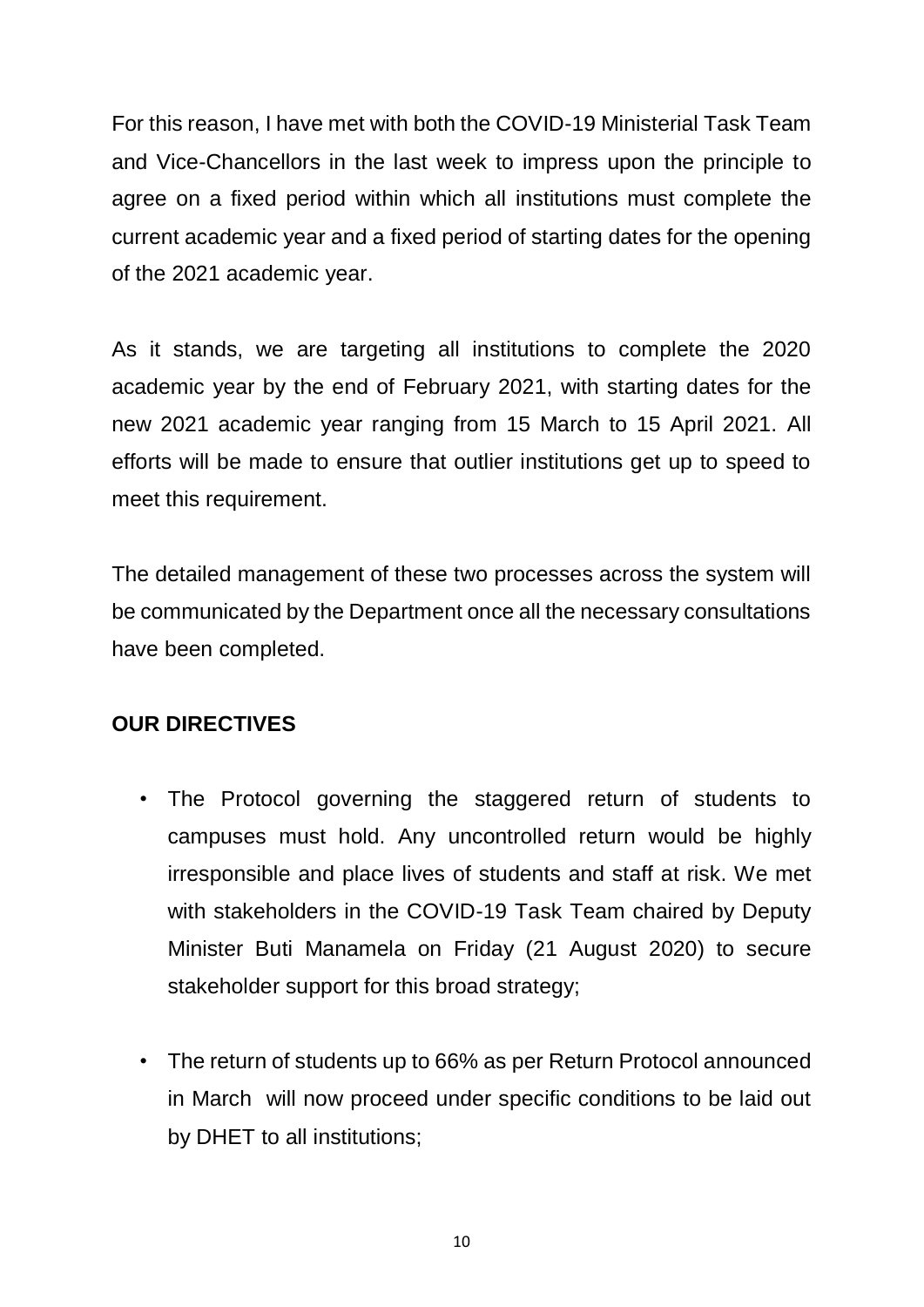- Institutions submitted their updated plans yesterday, 25 August 2020, and are expected to begin reintegrating further groups of students up to the 66% from 1 September 2020. This will also allow for return of students facing severe difficulties to continue with remote learning due to family circumstance, connectivity problems or other circumstances ;
- All students that cannot be safely reintegrated, will continue to be supported through remote multimodal teaching learning and assessment until they can return to campus;
- International students studying at SA universities currently outside SA will only be able to return to their campuses during Level 1 once international travel resumes. Priority may have to be given to Registrars and senior Medical Students in this category should international travel be permitted under Level 2;
- This will allow broad alignment with the Department of Basic Education's (DBE) planning on the release of the National Senior Certificate (NSC) results due for release on 23 February 2021.

#### **ON DIGITAL LEARNING DEVICES**

I had tasked NSFAS with the procurement process of the digital learning devices for NSFAS funded students currently registered at universities and TVET colleges.

Although, as mentioned in a previous media briefing, the provision of such devices is extremely urgent as part of the government's response to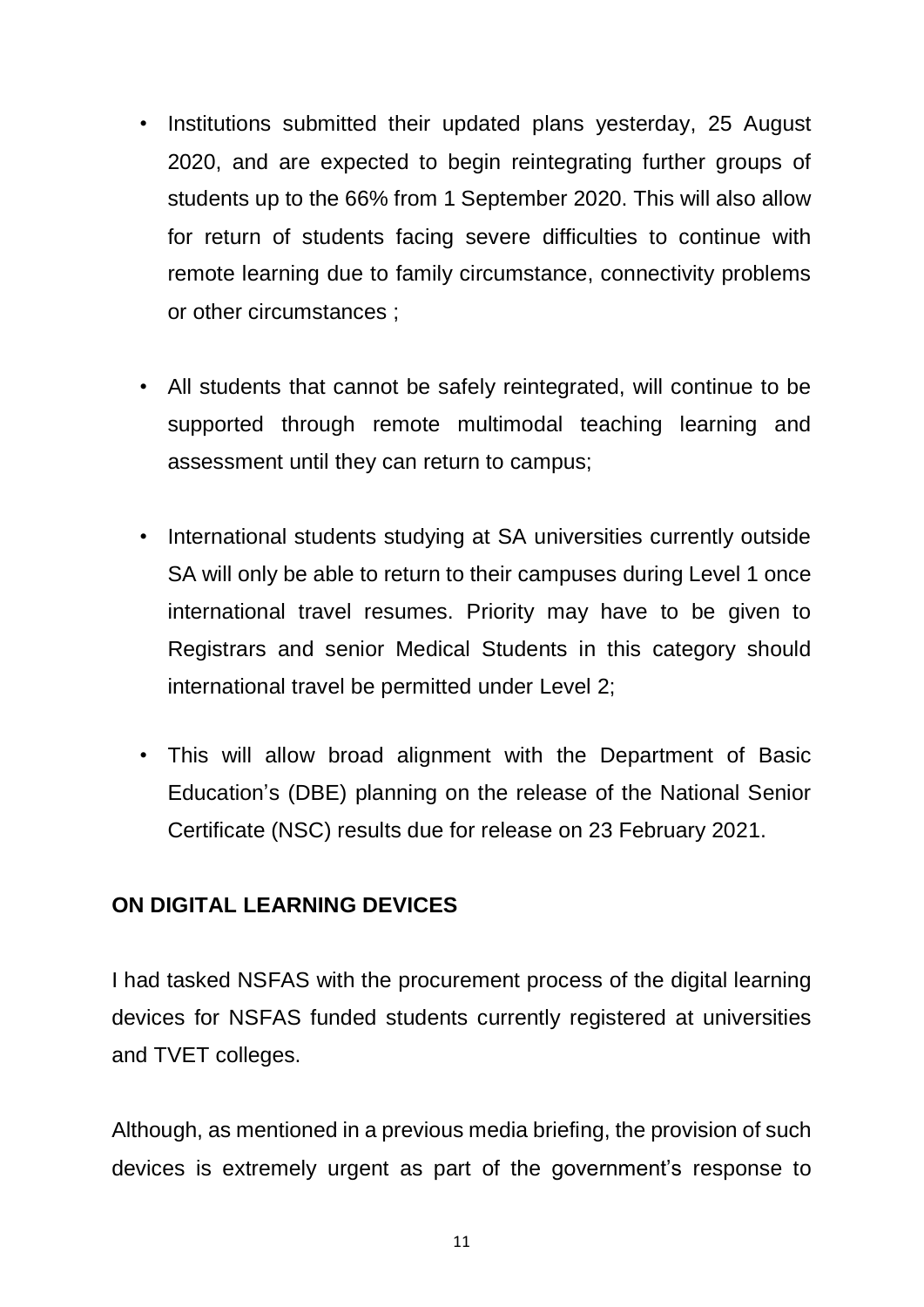COVID-19, a formal, transparent, competitive tender process was followed.

We adopted this route instead of an emergency tender process to avoid any deviation from the normal competitive procurement process. The reason for this was our serious concern that the process must be beyond reproach given recent experiences of reported corrupt practices experienced around COVID-19 procurement of PPEs.

The Administrator of NSFAS has informed me on Tuesday, 25 August 2020 that none of the bids competing for the supply of learning devices as specified in the bid process had achieved the mandatory requirements as required in the bid document. For this reason, no tender was awarded.

This is of course unfortunate and regrettable only in the sense that the procurement of learning devices will not take place right now. However, we are also quite clear that the rules of good governance and due process must be followed to ensure a judicious outcome in the public interest.

The Ministry is well aware of a campaign driven by some commercial interests, using false flag accusations about supposed 'sabotage' and undue interference by the Department to mask their own interests in trying to gang-press NSFAS into making shoddy decisions. This will not be allowed to take root in the post-school education and training system.

For this reason, NSFAS will have to start the process from afresh and follow the letter of the law. Government policy is clear that our procurement process must promote an inclusive economy with diverse players, with specific priority given to credible broad-based black economic enterprises to ensure we that broaden the base of our economy.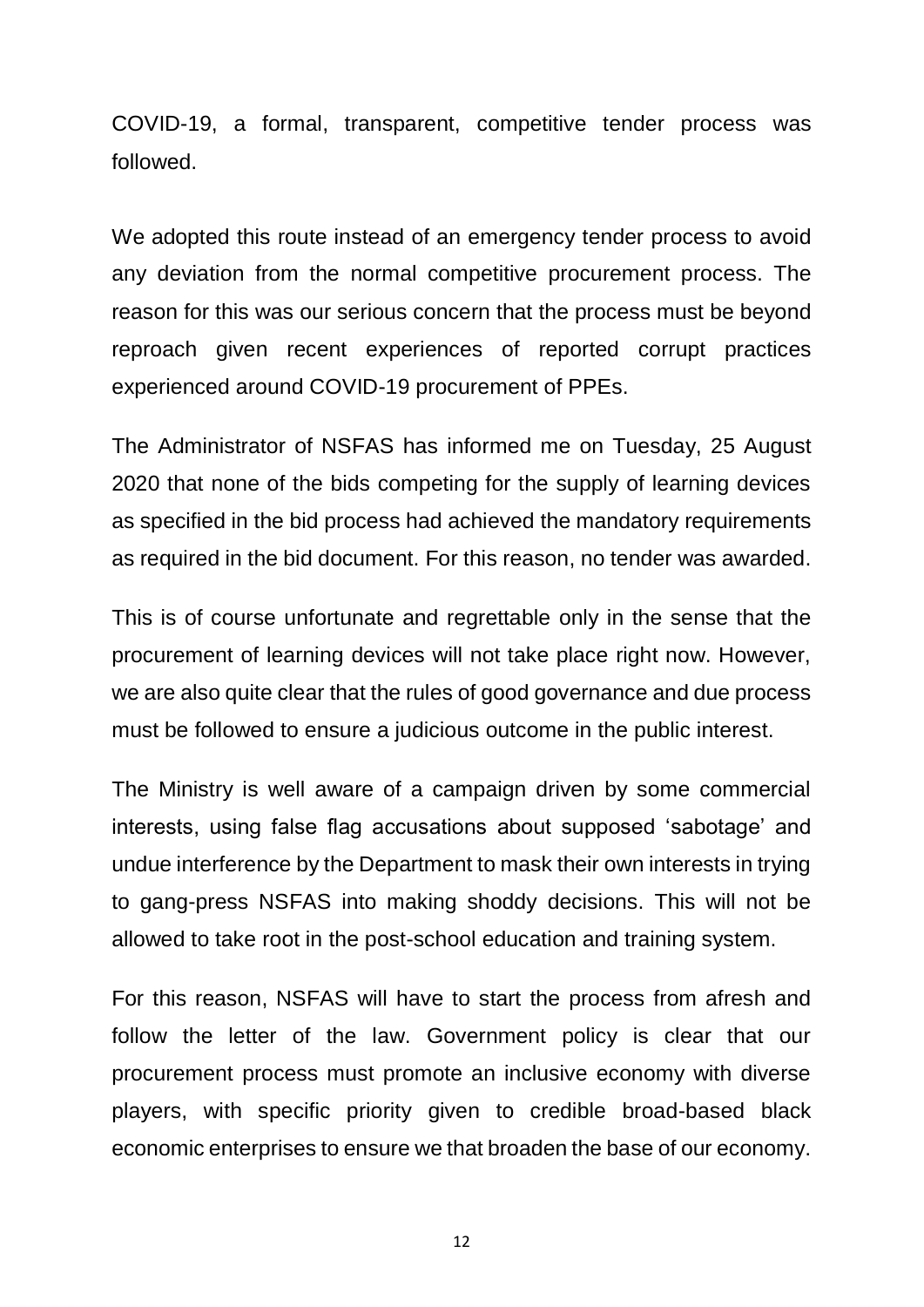Although this puts us back in terms of the quest to access sufficient learning devices, we will stay within the law and due administrative process. The results of this process will be open for public scrutiny once the process is independently and fairly completed.

Let me also add that, in the same vein of transparency, I have also instructed that all institutions falling under my two departments, should publish the full list of all companies that have benefited from procurement that was initiated in response to COVID-19.

Once a service provider has been appointed, the learning devices will be delivered directly to the student as per address provided on the acknowledgement of debt or request for digital learning device form.

NSFAS has issued guidelines to outline process to be followed to enable students to receive these laptops.

The following are the guidelines on who qualifies, and terms and conditions for digital learning devices:

- Only contact NSFAS funded students who are currently registered at universities and TVET colleges will qualify to receive a device.
- NSFAS funding policy makes provision for NSFAS funded students studying at universities to receive a learning material allowance annually, which covers the cost of necessary learning material (books or learning device).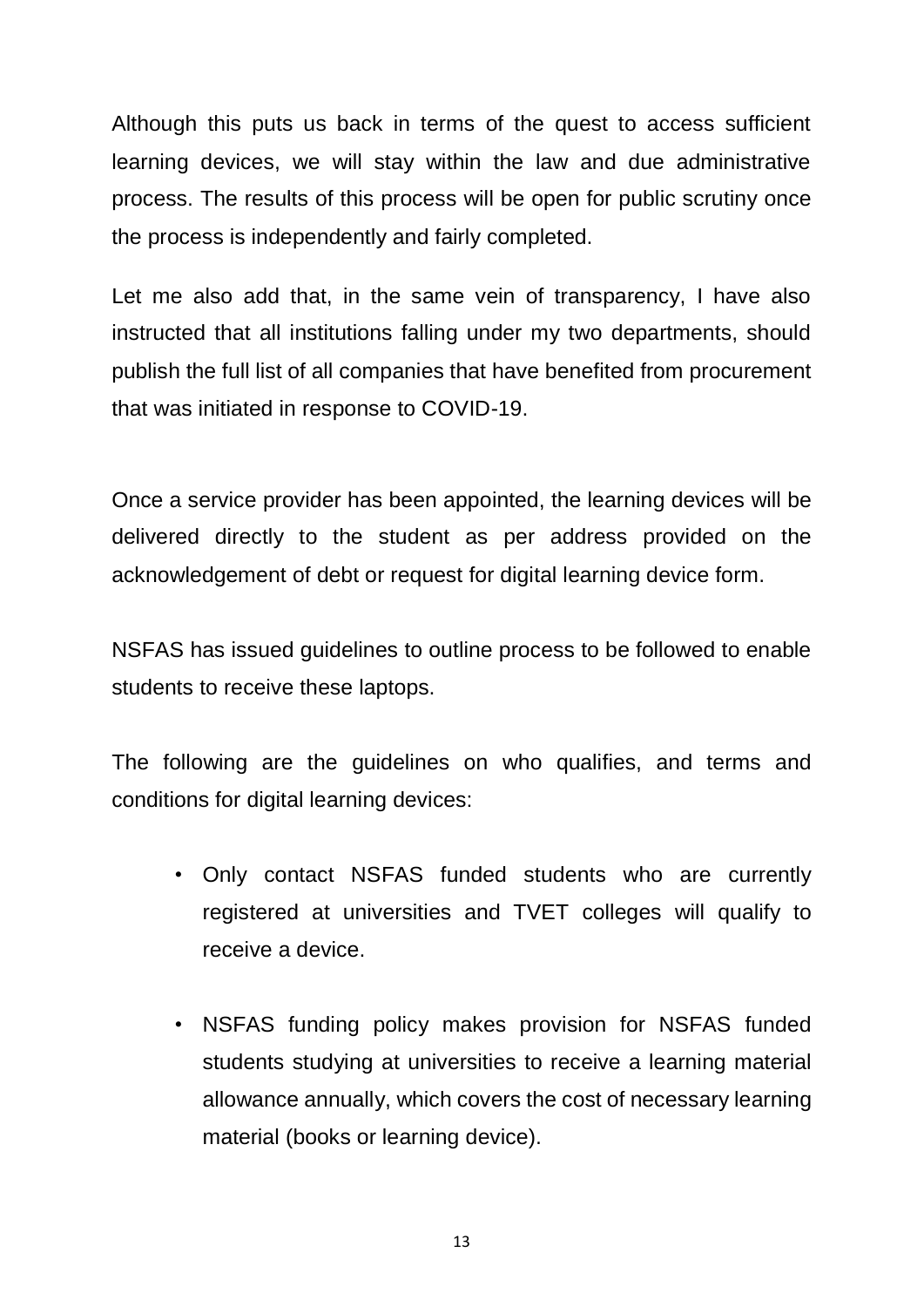- NSFAS funding policy does not make provision for NSFAS funded students studying at TVET colleges to receive a learning material allowance. I have therefore signed a once off policy deviation which will allow TVET college students to receive digital devices for the 2020 academic year. At this point the policy deviation will only apply for this specific academic year 2020.
- University students who are not funded in the DHET scheme do not qualify, e.g. Funza Lushaka, Department of Social Development, Rural Education Access Programme (REAP) and SETAs (pre-funders**)** do not qualify for the devices under the Covid-19 digital learning device scheme. Pre-Funding agencies (all funding administered by NSFAS outside of the DHET budget) indicated that there is no additional funding set aside to purchase and procure devices. Funding for digital devices and associated costs must be sourced from the available 2020 funding budget.
- Trimester 1 and Semester1 students at TVET colleges will not qualify to receive the learning devices, as these students have already written their final examinations. These learning devices are meant to assist students in completing their 2020 academic year. However, Trimester 1 and Semester 1 students who will be enrolling for Trimester 2 and Semester 2 will qualify to receive the devices.
- Students will have an option to accept or decline the offer of a digital learning device.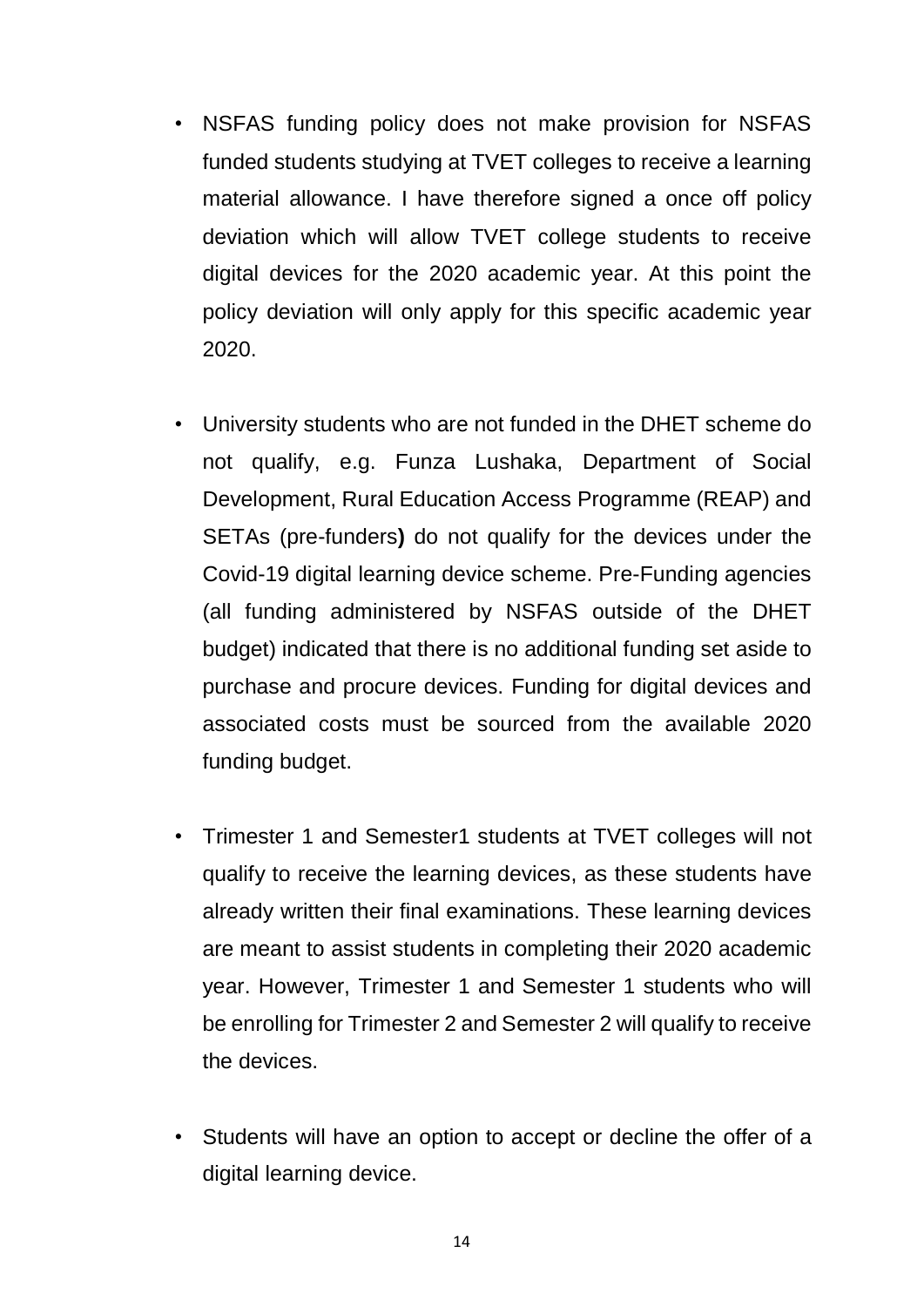University students who have opted to receive the learning device will receive them on a loan-to-buy basis.

The cost of the device would be added to the student fee account and the student will have an option to:

- 1. Purchase it, by settling the cost with the institution,
- 2. Purchase it, by providing consent to NSFAS to withhold the learning material allowance in future academic years, or
- 3. Return it in good working order to the institution.
- 4. Students who will exit the higher education system at the end of the 2020 academic year must return the device in a good condition or purchase the device at a price agreed with the institution. Failure to comply will result in the student's fee account having a positive balance. This include students that will graduate, students that may exit because of academic progression or N+ rule violations, or students that may opt not to come back in 2021.

#### **ON 2021 NSFAS APPLICATION CYCLE**

The NSFAS 2021 Application cycle opened on the 3rd of August 2020. To date, NSFAS has received over **89 547** applications.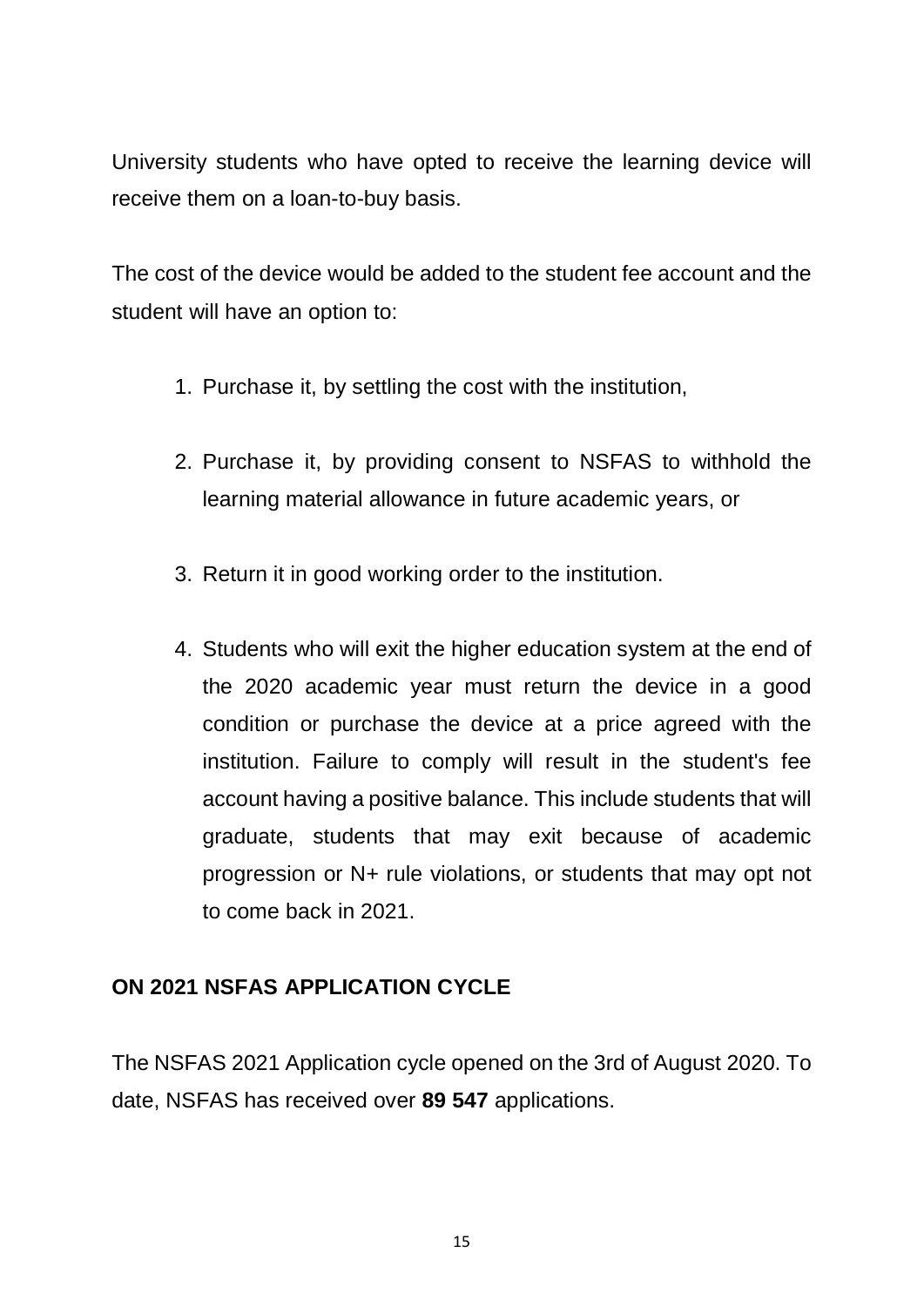Given current extreme circumstance as a direct result of Covid-19, we are anticipating an influx of applications by the closing date of applications by 30 November 2020, with predictions of a higher number of applications compared to the previous years. It is still early days though, so we will have a better picture in a month or two.

# **ON NSFAS BENEFICIARIES WHO PROVIDED INCORRECT INFORMATION**

The National Student Financial Aid Scheme has recently removed from their list a total of **5000** students who were incorrectly funded on the basis of providing incorrect information for the 2020 academic year on the basis of in accurate information supplied in the original applications.

This decision by NSFAS was due to recent financial information obtained from South African Revenue Services (SARS) which revealed that there were discrepancies on the total household income declared by the students and verified household income as per SARS data.

The data from SARS showed that these students came from families who had household income that exceeded the maximum threshold of R350 000 per annum. It was therefore this decision that led NSFAS to stop funding these students.

NSFAS has issued communique to all affected students notifying them of termination of their funding status, and the process to follow if they dispute the findings.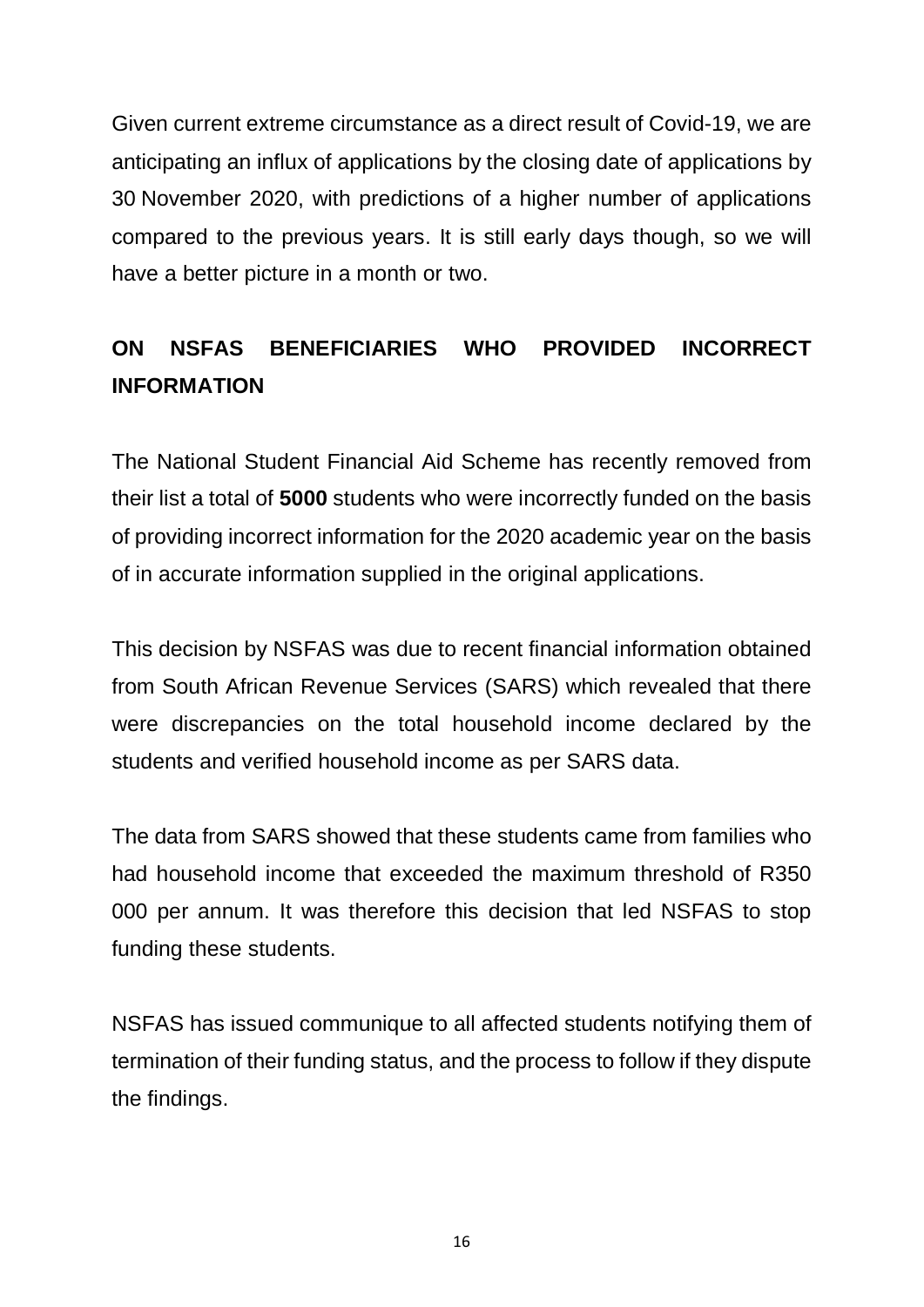The affected students will have 14 days from the date they received the SMS communication to petition this decision by submitting proof of family income or change of income to NSFAS for review. These documents need to be submitted to NSFAS via email at [IncomeReview@nsfas.org.za.](mailto:IncomeReview@nsfas.org.za)

At this point, we must raise the strongest concern and objection to any students who have deliberately submitted false information to 'game' or con the system. This is clearly a case of unethical and corrupt behavior.

Where proven, legal action will be taken against these culprits and NSFAS will recoup funds from students who were attempting to defraud the scheme by misrepresenting their financial status. Corruption must be fought wherever it occurs irrespective who is involved.

We are aware of financial pressures on many students from family households above the NSFAS threshold during these difficult economic times, and appeal to the private and philanthropic sectors to raise levels of assistance to other categories of financially-needy students falling outside of the government funding policy.

# **ON THE TECHNICAL AND VOCATIONAL EDUCATION AND TRAINING SECTOR**

TVET college students returned to campuses in a staggered approach, from 10 June 2020. The last cohort of students returned on 27 July 2020, as per the approved revised academic calendar for the 2020 academic year.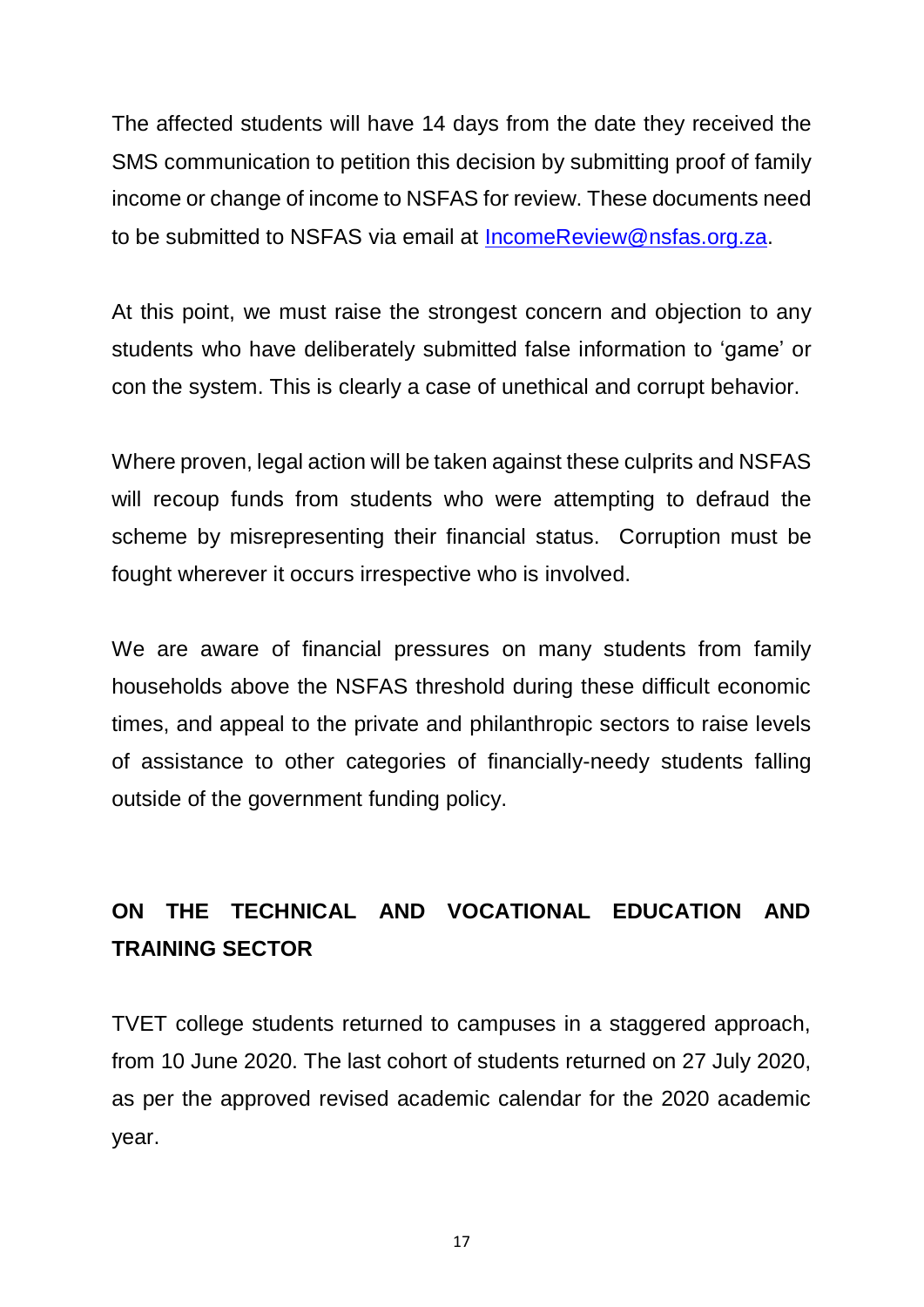Although all students returned to campuses in a staggered approach, from 10 June 2020, the last cohort of students will returned yesterday, 25 August 2020, as per the approved revised academic calendar for the 2020 academic year.

Since the return of students to campuses, colleges have successfully run classes in compliance with COVID-19 requirements, including providing for physical distancing through the splitting of classes.

In addition, the national examinations for the Engineering Studies students was successfully conducted and concluded in July 2020. Umalusi has since reported that it is satisfied with the conduct of the examinations, which adhered to the protocols set out for COVID -19.

The remainder of the academic year will see decreasing pressure on TVET colleges as Semester students will write exams next month and go into recess for the remainder of the year.

Colleges will open registrations for trimester 2 students as soon as trimester 1 results are released, following the standardisation process which was scheduled for 24<sup>th</sup> August 2020.

Examination activities have thus far been conducted in compliance with the revised Academic Calendar for 2020, and will continue until the completion of the NC(V) exams on 11 December 2020.

Based on the above, the move to Level 2 will not adversely affect operations in TVET colleges, if the compulsion for physical distancing, the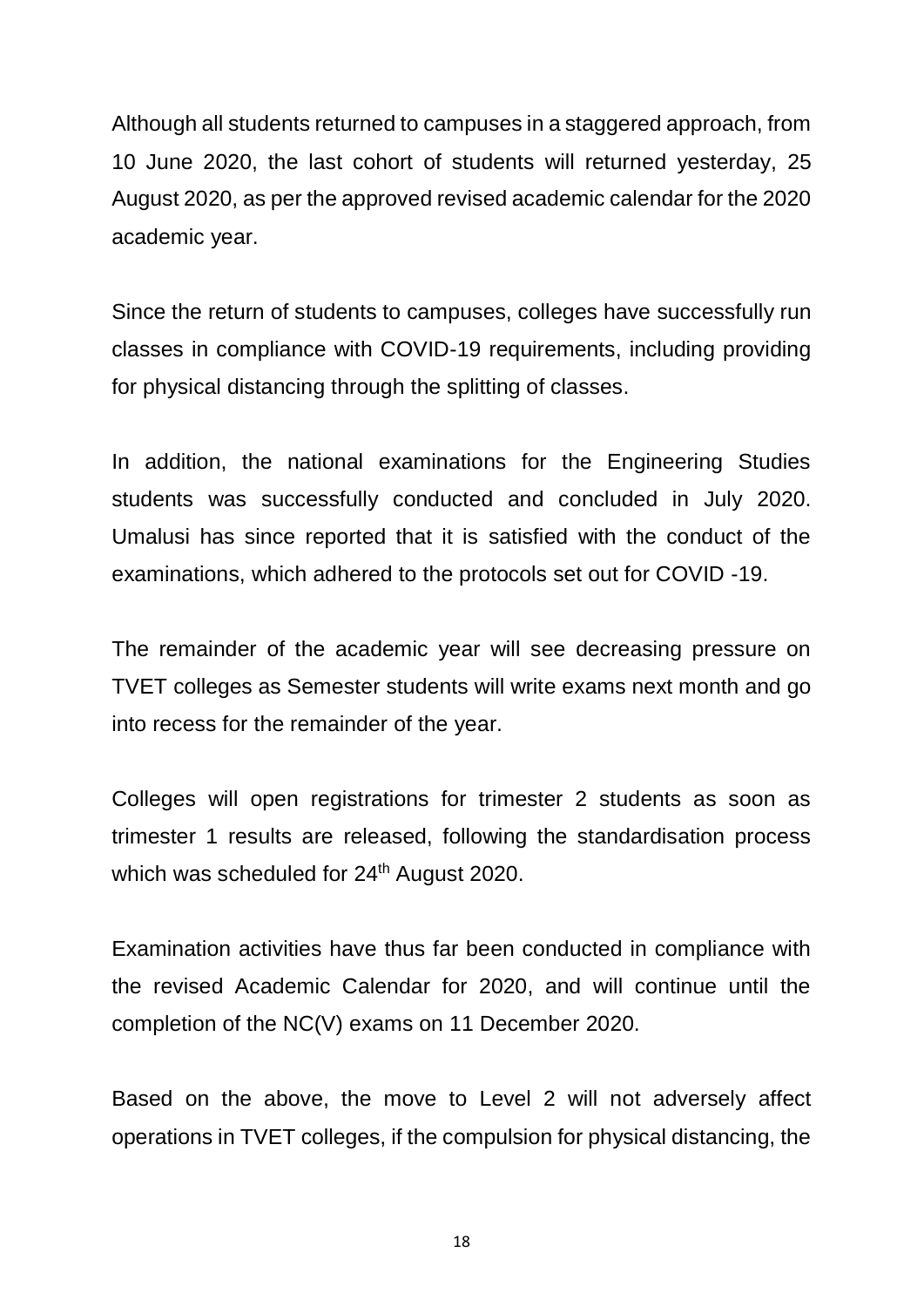compulsory wearing of masks and provision of sanitization/washing of hands remain firmly in place.

Having said that I would like to report that the highest number of student positive Covid-19 cases were reported in the Northern Cape, Western Cape, with Free State (62), GP (54) and KZN (31) respectively.

The highest number of deaths were reported in the FS (5) GP(4) , EC (2) respectively.

The highest number of recoveries were reported in the Northern Cape, Western Cape, Free State and Gauteng, with Mpumalanga (61), North West (57) and KwaZulu-Natal (11).

With regards to staff, the highest number of positive cases were reported in the FS/GP, KZN and EC regions with 127, 95 and 62 respectively.

The highest number of deaths was reported in the EC, FS/GP and MP/NW regions with 22, 2 and 1 respectively.

The highest number of recoveries was reported in the FS/GP, EC and MP/NW regions with 126, 49 and 39 respectively.

The situation as it obtains had an impact on students attendance where less than 50% of students accessed Learning Management Systems. However, 67% of students are accessing campus-based activities such as attending class on a rotation basis.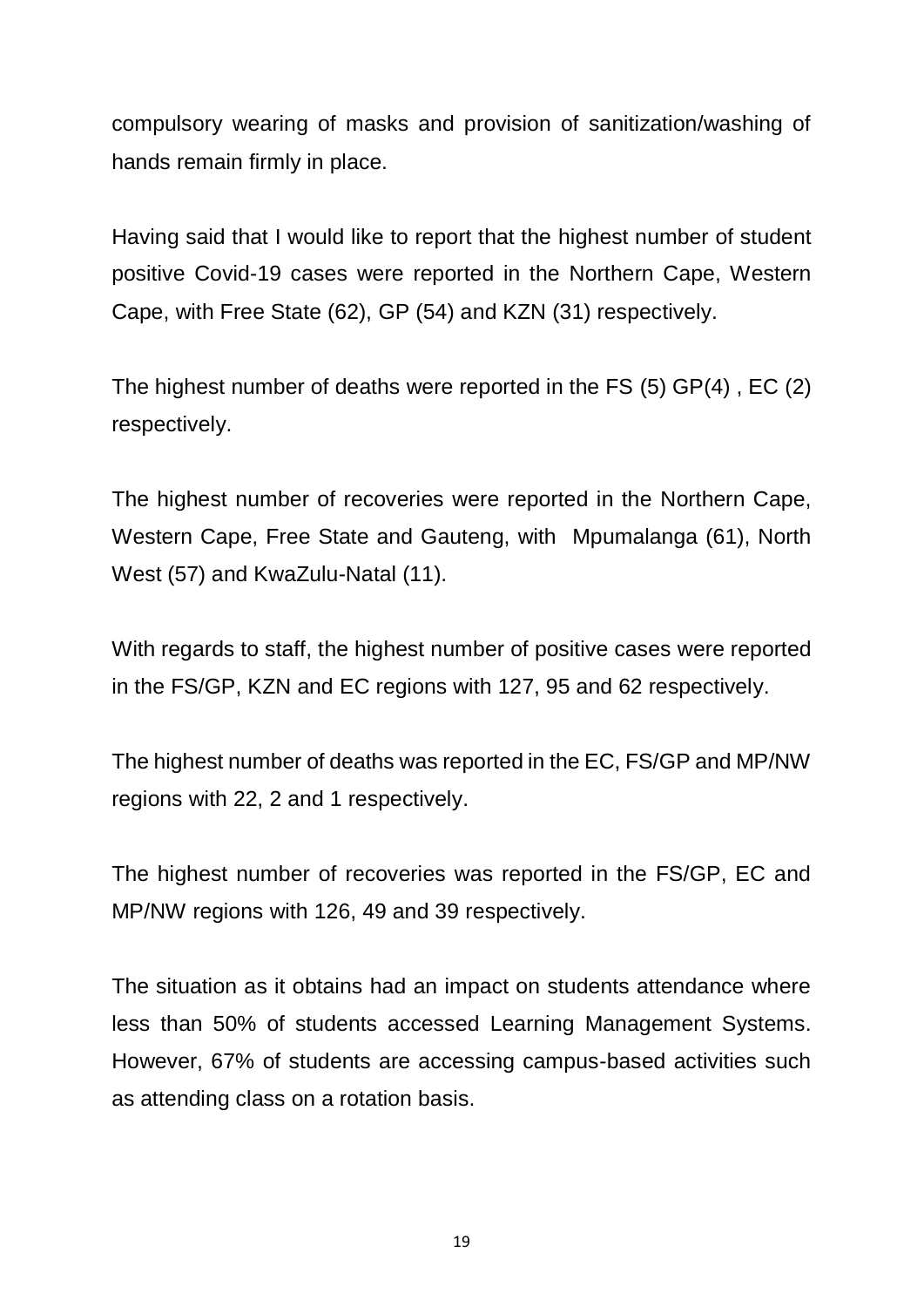16 660 Students in total missed their Internal Continuous Assessment (ICASS) which constitutes 5% of the total enrolments. This means these students will not be eligible for the examinations.

Non-teaching staff attendance remains at 85% high. It appears that comorbidities and age have had limited impact on staff attendance over 60, at 2% and 3% respectively. Comorbidities also had limited impact on staff attendance for under 60s, which is 5%.

## **ON COMMUNITY EDUCATION TEACHING CENTRES (CETs)**

The calendar of the CET colleges is aligned to that of the Department of Basic Education as CET college learning sites use the infrastructure of the public-school system.

The resumption of the academic programmes means that all students registered reported to community learning centres and satellites on the 24th August 2020.

To provide guidance for the rest of the academic year, the Department will issue a revised academic calendar and to recover the lost tuition time, the Department will issue a Curriculum Recovery Plan with an Implementation Plan which will be supervised by the CET college executive management and centre management.

The Health and Welfare SETA (HWSETA) has offered to assist with 1 800 interns to be deployed as screeners at Community Learning Centres and Central offices.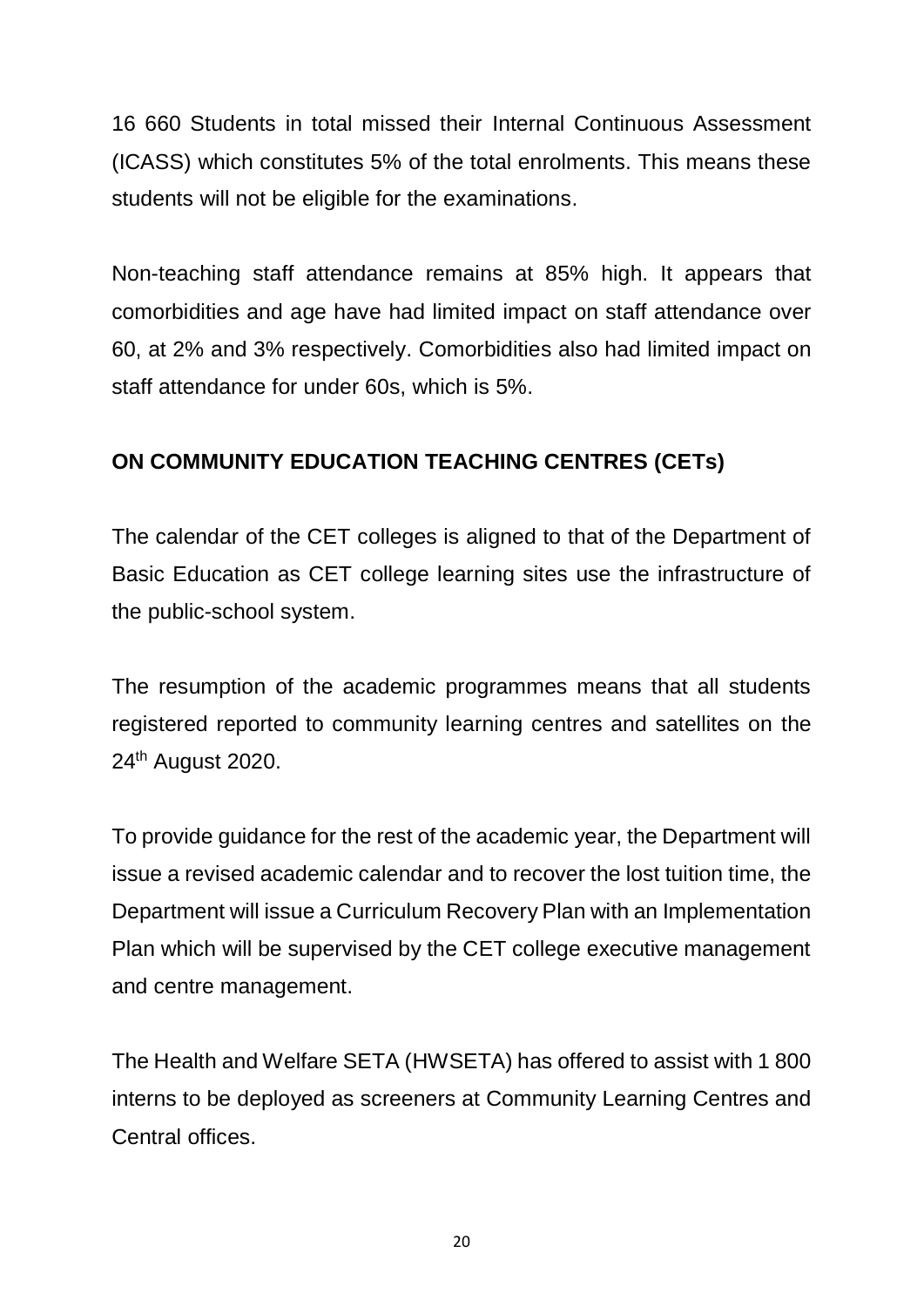As a department we are also looking at different of options to appoint cleaners for the learning sites.

# **ON SKILLS DEVELOPMENT**

The Alert Level 2 brings about more opportunities regarding workplacebased learning programmes.

The Department on an ongoing basis surveys SETAs to determine the quantum of learners returning to workplaces. The latest report indicates that learners entering/enrolling in various learning programmes (returning to the workplaces) can be categorized as follows:

- Learnerships: 22 875
- Artisans: 11 845
- Internships: 8 160
- TVET college placements: 8 240
- University placements: 2 650

These numbers are falling short of the Department's revised Annual Performance Plan targets.

The estimated decline in the skills levy collections from **R19.413 billion to R11.291 billion**, a reduction of **R8.122 billion (42%),** has huge implications on various learning programmes. We are engaging with the social partners at NEDLAC and SITAs to mitigate against this decline in the skills levy collections.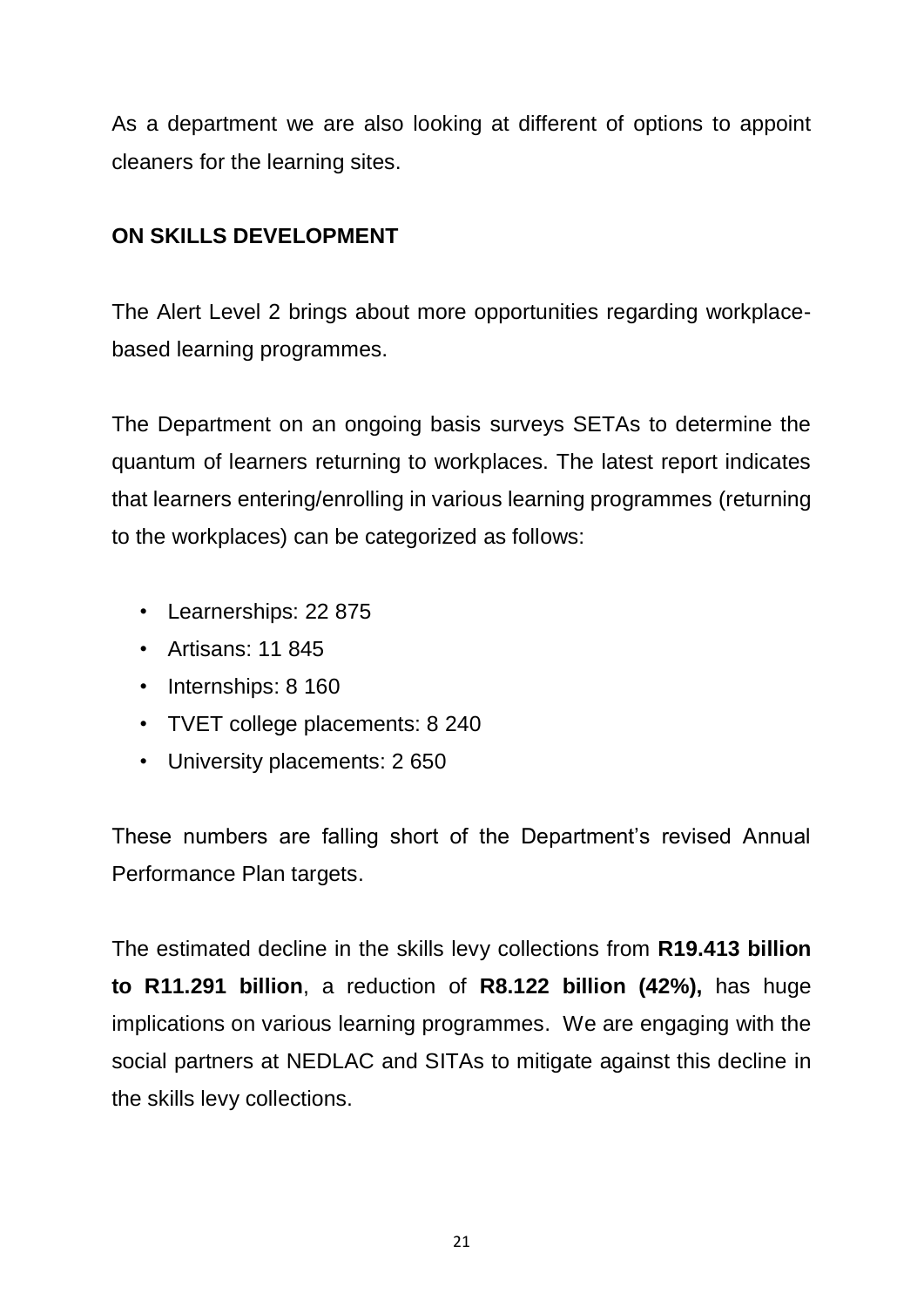With the four months exemption in the skills development levy from 1 May 2020 to August 2020 regarding COVID-19 tax relief measures, it is expected that employers will now prioritise skills development under Level 2.

The easing-down provisions, will also enable the greater restoration of artisan development activities to a level of approximately 70%.

The WorldSkills South Africa unit will also be able to coordinate the provincial and national competitions in preparation for South Africa participation in the international competition in China, Shanghai during October 2021, within strict COVID-19 protocols and requirements.

#### **IN CONCLUSION**

I would like to acknowledge the significant support that has been provided by HigherHealth to the university system at this time.

The many forms of support offered by HigherHealth to institutions including advice, guidelines and protocols, training, and support for mental health have been critical to our institutions at this difficult time.

We have alerted all stakeholders to the risk of new infection outbreaks during the implementation of Lockdown Level 2 measures as a result of the concentration of larger numbers.

For this reason, all institutions have been requested to update and increase their health response protocols and support systems, including on-campus behavior management, sanitation and cleaning, testing,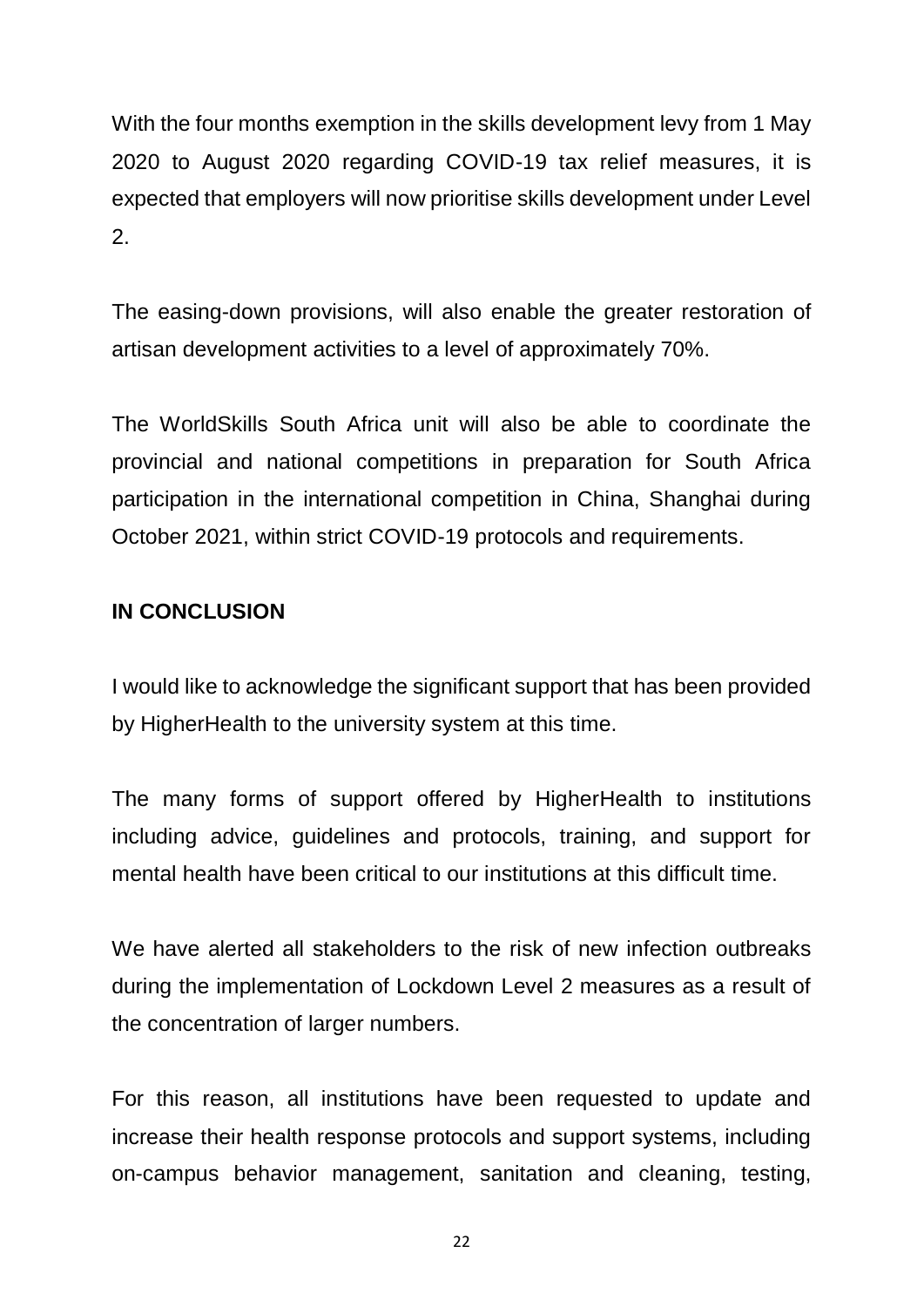diagnostic, isolation and quarantine facilities located in and outside of campuses, to cope with this risk.

I know that this has been a challenging time for many students: a time of uncertainty and anxiety for all.

We have been forced into this situation by a global pandemic, and students have had to grapple with self-study, often in difficult circumstances.

I applaud the many students who have adapted to these difficult circumstances, and developed new ways of learning and of coping.

I must also acknowledge that this has been a challenging time for the academic staff of our institutions, who have had to adapt rapidly to new forms of teaching and student support, and who have shown commitment to learning themselves and supporting students, often across multiple different platforms.

I commend this work, as well as the work of institutional managers, administrators and support staff who have worked hard to adapt to the necessary changes.

Let me also take this opportunity to express my most sincere appreciation, in particular to the ordinary frontline workers such as security guards, cleaning and administrative staff, whose crucial role in the fight against the spread of the virus is often not properly recognised. These workers have, and continue to play a very important role in ensuring that as people